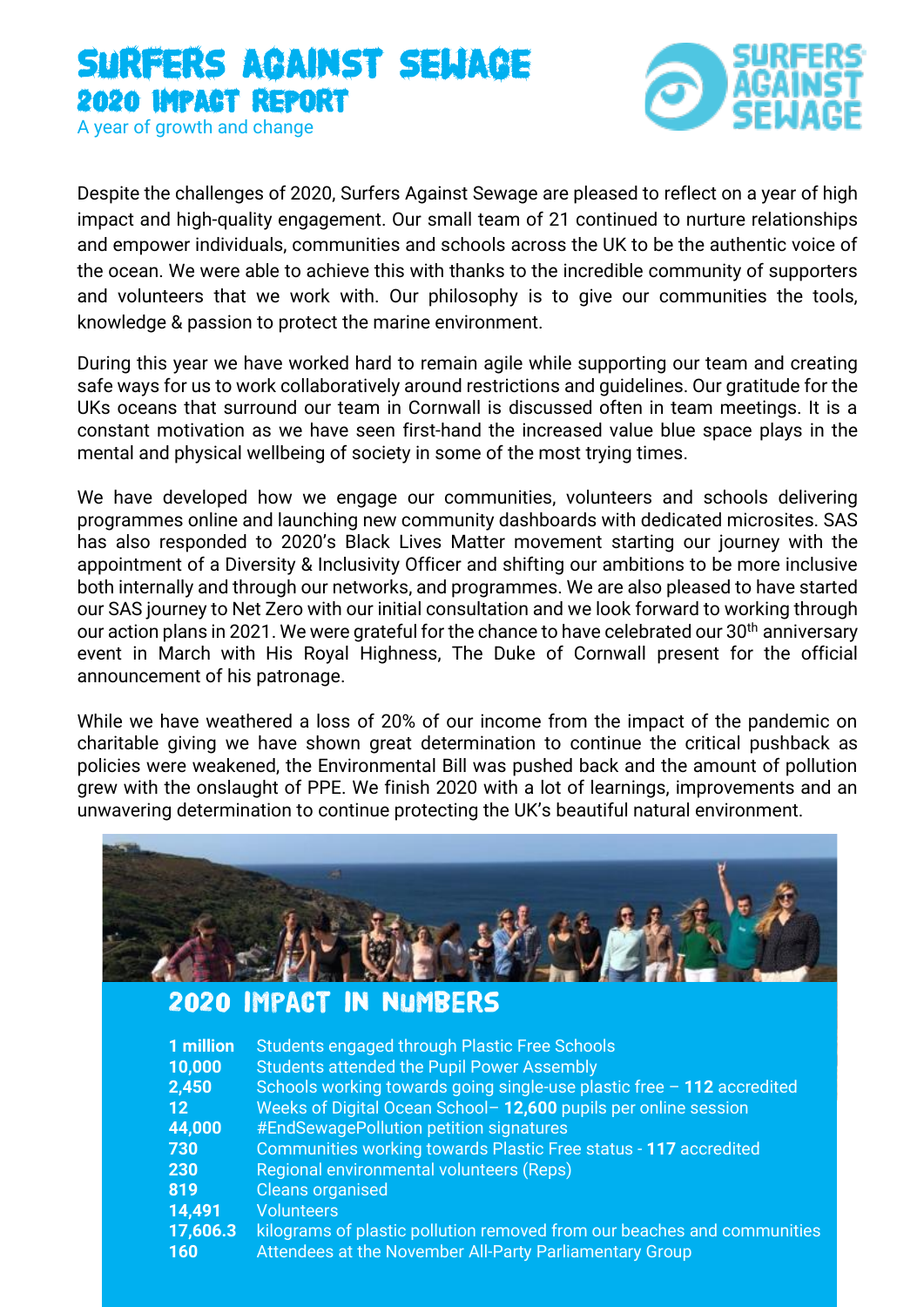# COMMUNITIES Regional Environmental Volunteers



Even through challenging times our **Regional Environmental Volunteers (Regional Reps)**. remain the lifeblood of SAS. We now have an amazing **230 Regional Reps**. We cover over **185** coastal locations throughout the UK. We have continued to engage our Reps with **217** receiving online training and networking throughout the pandemic and in turn, they have continued to motivate and empower their communities.

Our large-scale beach cleaning activities have been

disrupted in 2020 with government restrictions limiting large group activity delivery. These events typically rally 90,000+ volunteers across the UK to remove significant amounts of waste from the UK's beaches, rivers, mountains and communities. This year, to keep our amazing volunteers safe, we have supported smaller cleans following government guidelines resulting in **819 Cleans**, **14,491 Volunteers** mobilised and **17,606.3kg of plastic pollution** removed from our beaches and communities. We encouraged deeper engagement with more brand auditing in our Autumn Plastic Protest. Thousands of socially distanced volunteers took to the UK's coast, rivers, streets and green spaces to clean up plastic pollution and monitor what was found. The six weeks of action wasn't just about cleaning up  $-$  but also targeting the root cause of the plastic crisis, collecting data on the type and brands identified on waste and sending messages to hold the plastic producing companies to account.



## Plastic Protest Stats

- **502** Beach Cleans took place during the Autumn 2020 Plastic Protest
- **8,721** Volunteers joined us across the UK to protect the environment
- **10,212** kg of plastic and packaging pollution was removed from the environment
- **131** Brand Audit data sets were submitted recording the brands found on our beaches
- **300** Tweets sent to challenge Industry to do more

## Plastic Free Communities

Despite individuals and communities facing restrictions, our Plastic Free Communities programme has continued to grow, giving communities the tools they need to fight against single-use plastics and throwaway culture. Our team have provided support and guidance to maintain momentum throughout the pandemic. We encourage individuals to sign up to an action plan and work with local government and businesses. There are now 730 locations signed up, **681** working towards plastic free



status. An amazing **117** communities are accredited as Plastic Free. Within these communities, **4248** businesses have signed up and **3675 Business Champions Awarded**, an average of 15 per community. Together these businesses have removed approximately **12,500** single use plastic items. In 2020 we have undertaken extensive profiling of our communities to understand them better and to inform a project next year to increase the diversity of our engagement. **125 council resolutions** have been passed encouraging plastic free businesses locally.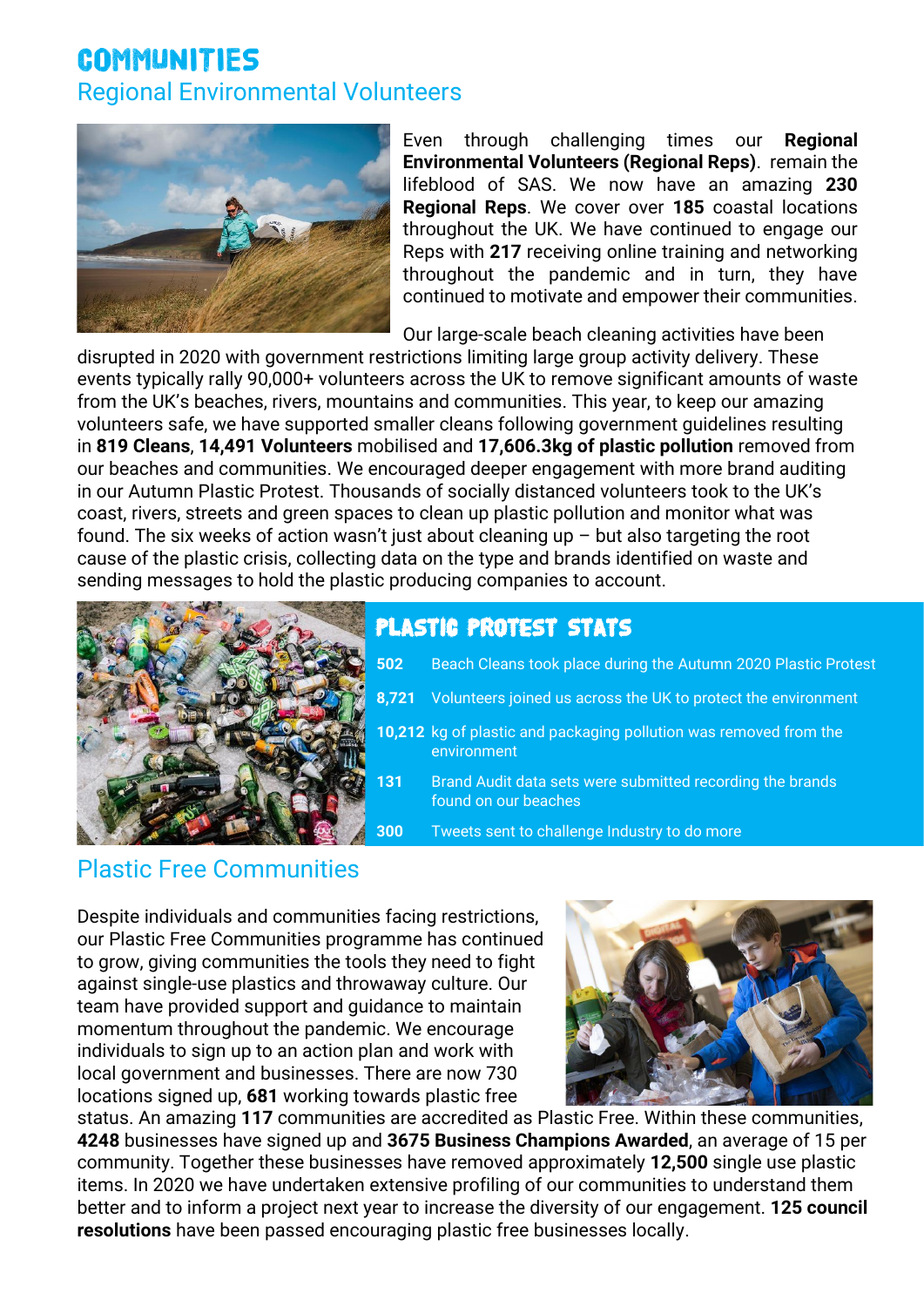# **EDUCATION**

We have risen to the challenge and transformed our education work in 2020. Our school programmes equip, empower and inspire the next generation of ocean and inland conservationists. We now have 2 wellestablished programmes to work with a variety of different school groups, these are: Plastic Free Schools and Ocean School.

### Digital Ocean School

Normally each year we take school groups to the greatest classroom on Earth; the beach! This year presented an amazing opportunity to innovate our programme and take Ocean School online. From April to July we hosted a series of live lessons on

our Facebook and Instagram pages and created new resources every week to accompany the lessons. The resources remain online for free access. The average reach each week was an incredible 12,600 participants.

## Plastic Free Schools

Plastic Free Schools is a pupil-led education programme designed by SAS to create real positive environmental and behavioural change in UK schools, reaching 1 million students. It is endorsed by the Department of Education which has challenged all schools to go singleuse plastic free by 2022. More than **2450** schools are signed up and have been sent their resource pack, and **112** are now accredited. The programme is currently working with 6% of schools in the UK, our aim is to increase this to 20% by 2023.

## Plastic Free Schools must:

- Form a Plastic Free Action Group
- Conduct a 'Trash Mob' school clean up
- Challenge government- contact their local MP
- Challenge industries who's packaging ends up as pollution
- Remove at least three single-use plastic items from the school and commit to reducing individual singleuse plastic consumption

### Pupil Power Assembly



On Friday 13th November the SAS education team brought together **80 schools** / over **10,000 students** from across the UK for a three-hour Pupil Power Assembly. The online event broadcast live to participants of our Plastic Free Schools programmes from St Agnes to the Shetland Islands. The Assembly was designed to equip pupils with the tools and inspiration to make their voices heard at the highest level. Co-hosted by children's TV presenter Naomi Wilkinson and biologist, presenter and writer Gillian

Burke, the Assembly focussed on helping pupils eradicate the unnecessary single-use plastics being used in their school through a series of workshops.

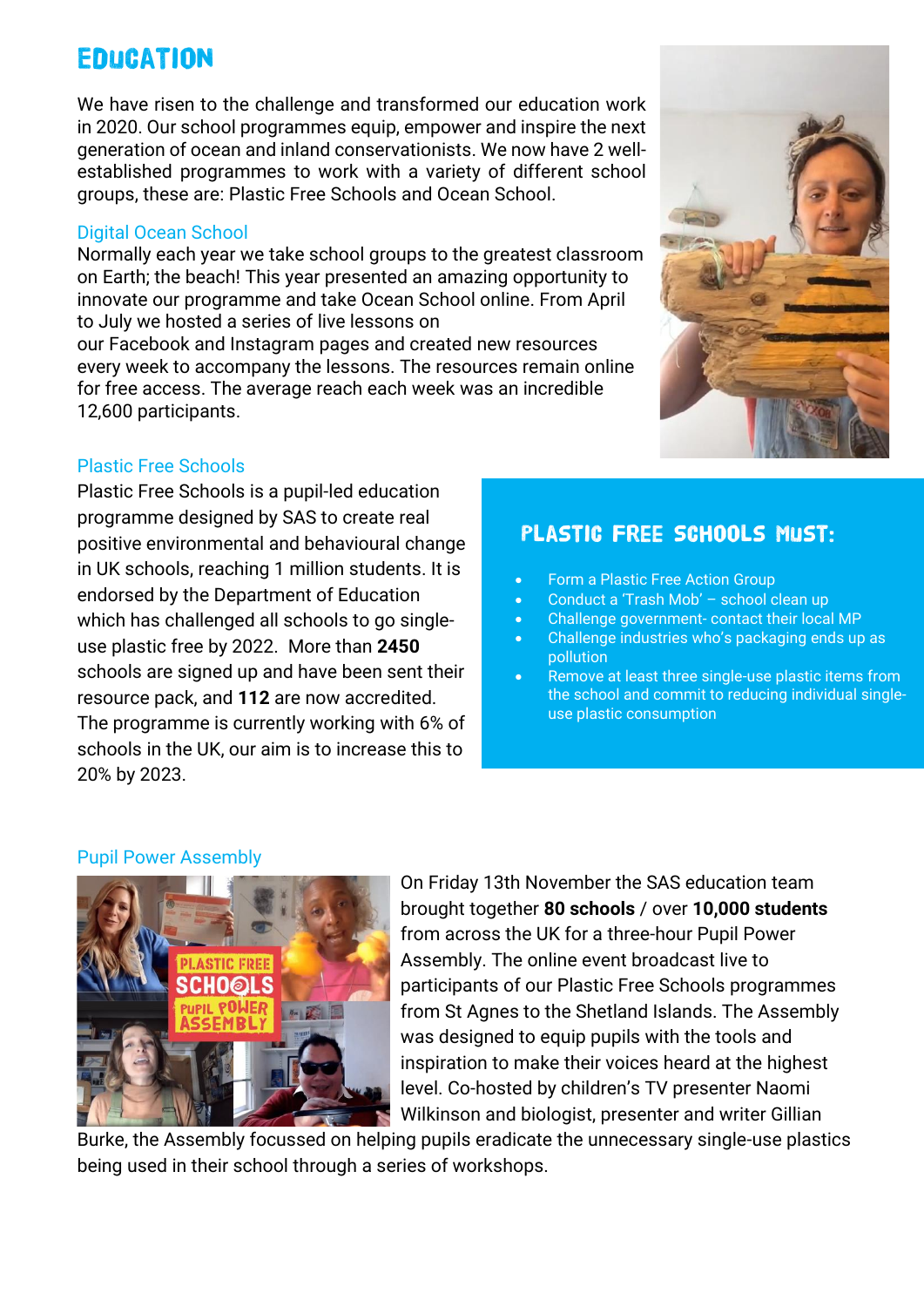# Campaigns and Policy

### Water Quality Report

In November we released our annual **Water Quality Report,** revealing water companies are routinely discharging untreated sewage into UK waters, polluting the environment, and placing people's health at risk. The report reveals that water companies were responsible for almost **3,000 raw sewage pollution** incidents into bathing waters in England and Wales from licensed Combined Sewer Overflows from 1st October 2019 to 30th September 2020, impacting some of the most popular beaches in the country. We track these discharges with real-time data obtained from water companies and provide pollution alerts for over **370 UK beaches** through the Safer Seas Service app. In addition to sewage discharge notifications, a further **2,642 pollution risk warnings** were issued by regulators, indicating coastal pollution from agriculture and urban environments, and a potential risk to public health. The report shows that, despite some water quality progress over the last 30 years, the UK still ranks a woeful 25<sup>th</sup> out of 30 European countries for Bathing Water quality.



## Water quality report media uptake

- 60 pieces of coverage, including 6 features in broadcast, 6 features on radio, 7 features in national print
- 385,647,047 total readership / viewership
- 15.5K social media shares from online coverage 3
	- 4,762,232 social media reach of shared coverage

### #EndSewagePollution Petition

On 10<sup>th</sup> November SAS presented the #EndSewagePollution Petition to Secretary of State for the Environment, George Eustice. With **44,691** signatures this petition called for an end to sewage pollution and a guarantee of safe seas and rivers all year round. The #EndSewagePollution coalition, led by SAS, representing the voices of tens of thousands of supporters from multiple organisations, including: The Rivers Trust, British Canoeing and Wildlife & Countryside



Link, handed in the petition digitally via an online call. A recording of the call is online and has over **1,300** views. In a year where so many have taken solace in nature and where participation in water sports has increased significantly, there have been thousands of sewage discharges into UK Bathing Waters. This petition is evidence that the people of the UK want governments to do more to protect our water ways. We are calling for world leading water quality legislation, with an Environment Bill that sets progressive, ambitious and legally binding targets to end untreated sewage discharge into Bathing Water and upholds the highest standards for inland and coastal waters.